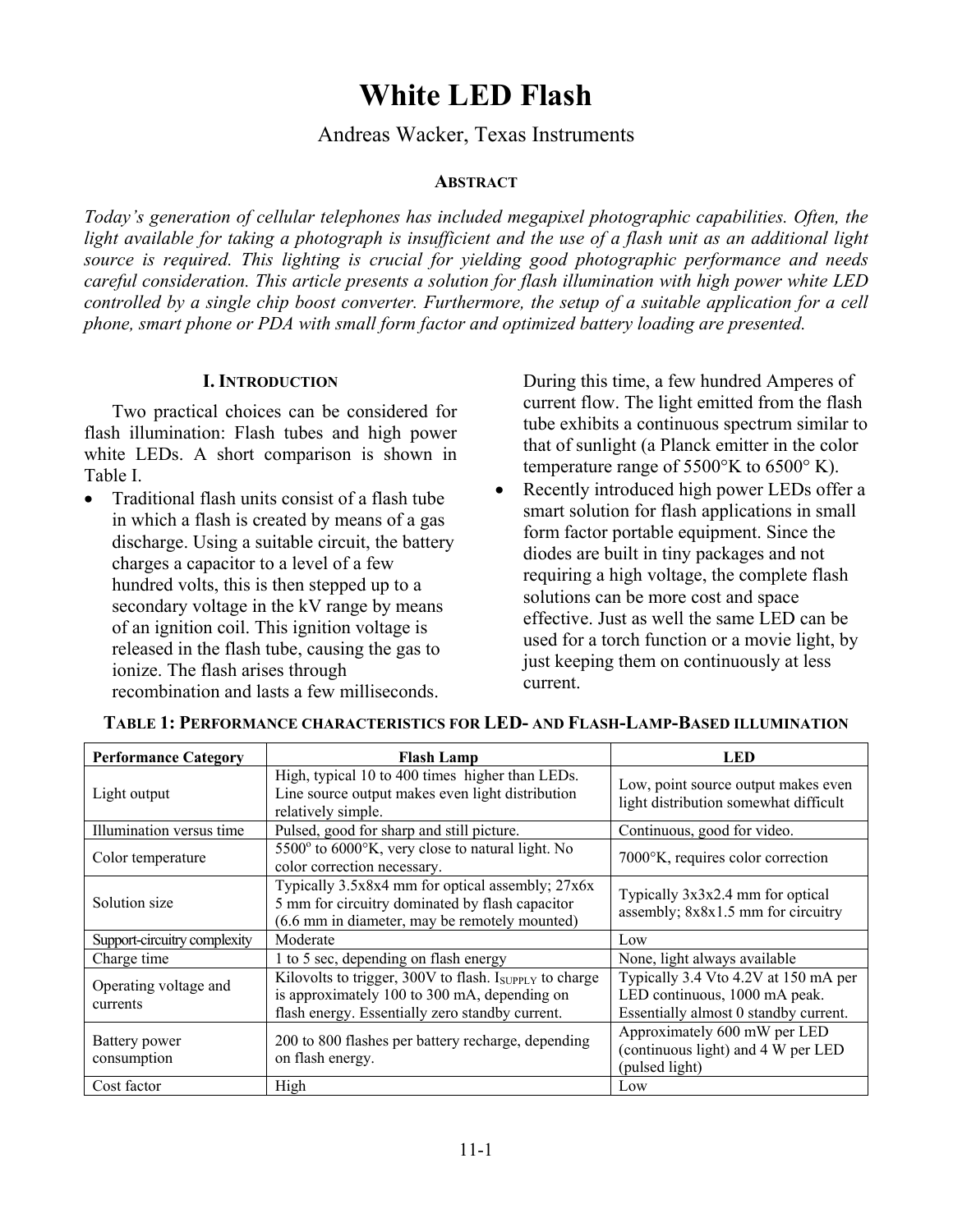## **II. HEADING**

### *A. LED Versus Flash Tube*

Due to the increasing brightness of white LEDs, the flash tubes previously used in flash units can be replaced by these LEDs for use in mobile phones and digital cameras. In comparison to flash tubes, LEDs provide the following advantages:

- Higher mechanical stability
- Smaller dimensions
- Lower voltage required to create a flash
- No charging time–flash is immediately available
- RGB-LED
	- o adjustable color temperature
	- o adaptable spectrum
- Longer flash duration possible
- Longer life

A professional tube flash has much brighter light and is able to cover a longer distance to the object of interest. A build-in camera like in a cellular phone or PDA does not require such a bright light because of the different usage. The application for such a flash must be small in dimension and easy to use.

## *B. InGaN-Based White LED*

Most blue and white LEDs use Indium Gallium Nitrite (InGaN) as active material. The wavelength of the generated light of these LEDs shows a strong dependency on the driving current. This special property of InGaN-based LEDs must be considered well in advance for new application solutions.

To obtain white light, a blue light-emitting die (wavelength 450 nm to 470 nm) is covered with a phosphorous based material that is stimulated by blue light and emits a yellow light. The human eye detects the mixture of blue and yellow light as white. This mixture cannot be described by a simple dominant wavelength but as spectrum. Fig. 1 shows this spectrum of a white LED in comparison to the standard eye response curve. As a consequence of this behavior, the image sensor must to correct this color error to obtain natural colored picture.

Another factor is the wavelength shift of an InGaN-based LED, caused by a change in the forward current. A color shift occurs in the following instances and must be considered as well.

- Dimming InGaN-based LEDs by varying the forward current
- Current balancing when driving multiple InGaN-based LEDs in parallel circuits



*Fig. 1. Spectrum of a typical white LED. The dashed line represents the standard eye response.*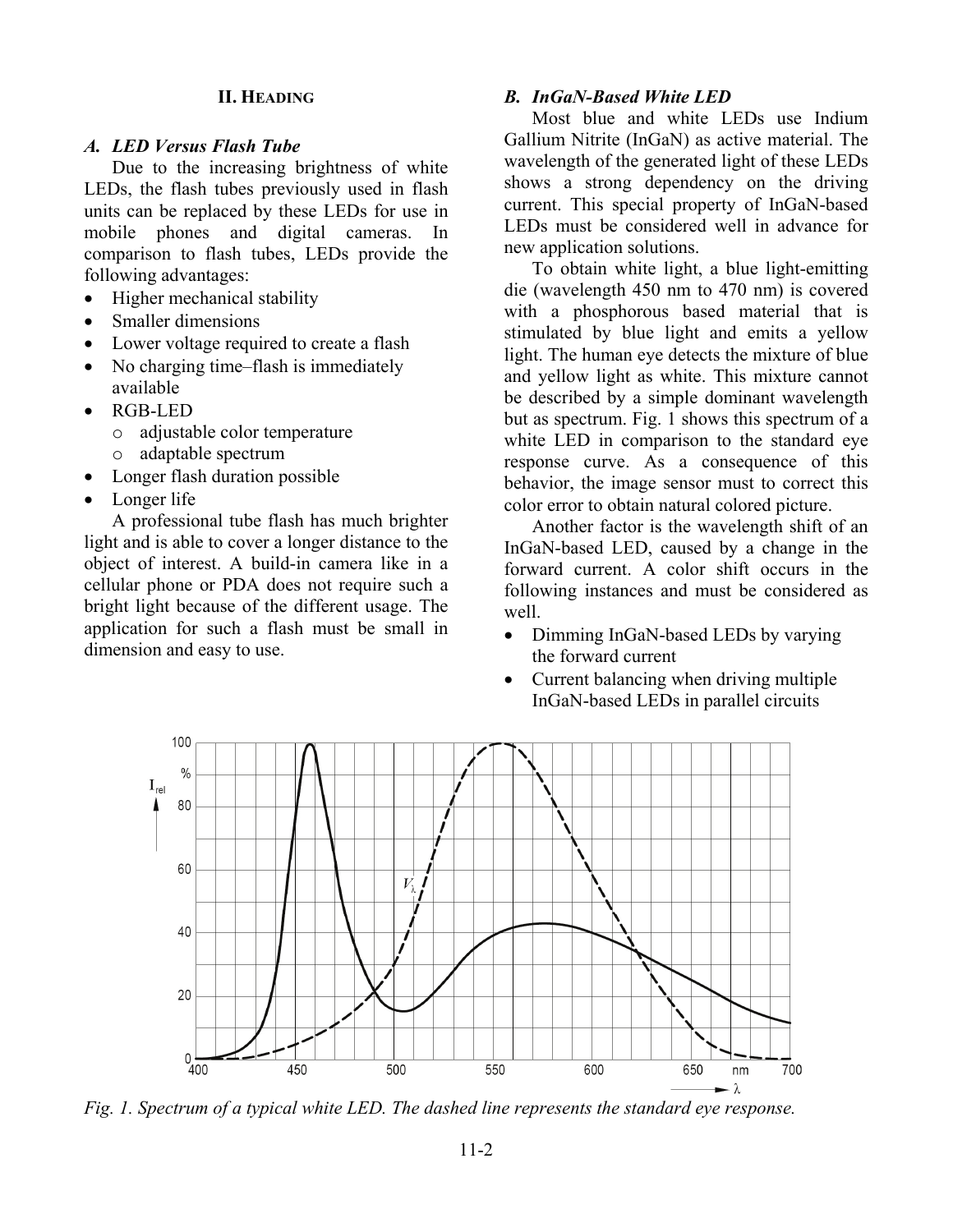The LED characteristics between diodes vary in manufacturing. The ratio of emitted light and LED forward current is one of the major parameters which change during production. Therefore, LEDs are generally preselected in different groups of similar current to light conversion ratio. However, even among these preselected groups of LEDs, the forward voltage still varies about  $\pm 0.8V$  of the nominal value.

## *Flash Devices for Mobile Phones*

In order to build an appropriate flash application for a mobile phone, it is necessary to calculate how much light is needed for a proper picture. The minimal subject illuminance of approximately 5 lx is required, within a coverage range of up to three meters. This can be realized by using a high power white LED. Recently developed LEDs can provide 164 lx at a distance of 0.5 m and 700 mA forward current. Considering that the illuminance is inversely proportional to the square of the distance, the illuminance at a distance of 3 m is about  $4.6 \text{ lx}$ .

Using the LED as a light source to illuminate a scene for taking a picture requires generating light pulses at the same time the image sensor is active. To optimize the system regarding power consumption and heat dissipation, the LED on-time should be minimized. Synchronization with the image sensor is necessary. Typically, light pulses of 150ms or more are used, depending on the LED light emission capability and the way the image sensor and flash are operating together. So there are two things to solve. The LED current must be controlled and synchronization between the light pulse and the image sensor must be coordinated.

A bright white flash needs a high current and therefore a powerful battery. Today's portable applications are using Li-Ion or Li-Polymer Batteries, because of the high energy density and the small form factor. Cellular phones generally load the battery with high current pulses, mainly driven by the RF amplifier (PA current is about 1.5 A to 2 A). The use of a flash in such a camera adds extra current loading to the battery, which has influence on the discharging cycle time of the battery.

# *C. Li-Ion Batteries*

Under nominal conditions Li-Ion batteries operate from  $3.0 \text{ V}$  to  $4.2 \text{ V}$  (at  $25^{\circ}$ C). Much higher and lower temperatures change the behavior of the battery tremendously. High temperatures (>40°C) decrease the lifetime of the battery and lower temperatures increase the impedance of the battery.



*Fig. 2. Equivalent circuit of a battery.* 

The equivalent electrical circuit of a Li-ion battery consists of two components, an ideal battery and the serial resistor  $(R<sub>S</sub>)$ , representing the battery impedance. To a large extent the battery impedance determines the performance and runtime of a battery. The lower the resistance, the less restriction the battery encounters in delivering the needed power spikes. Even when the battery holds sufficient capacity, the voltage drop across a high serial resistor causes the battery to reach its cut-off voltage and the 'low battery' indicator is triggered. As a consequence, the equipment is reset and/or stops working so the remaining energy is undelivered. This battery behavior is extremely important when a high current LED flash is causing very high peak currents during flash.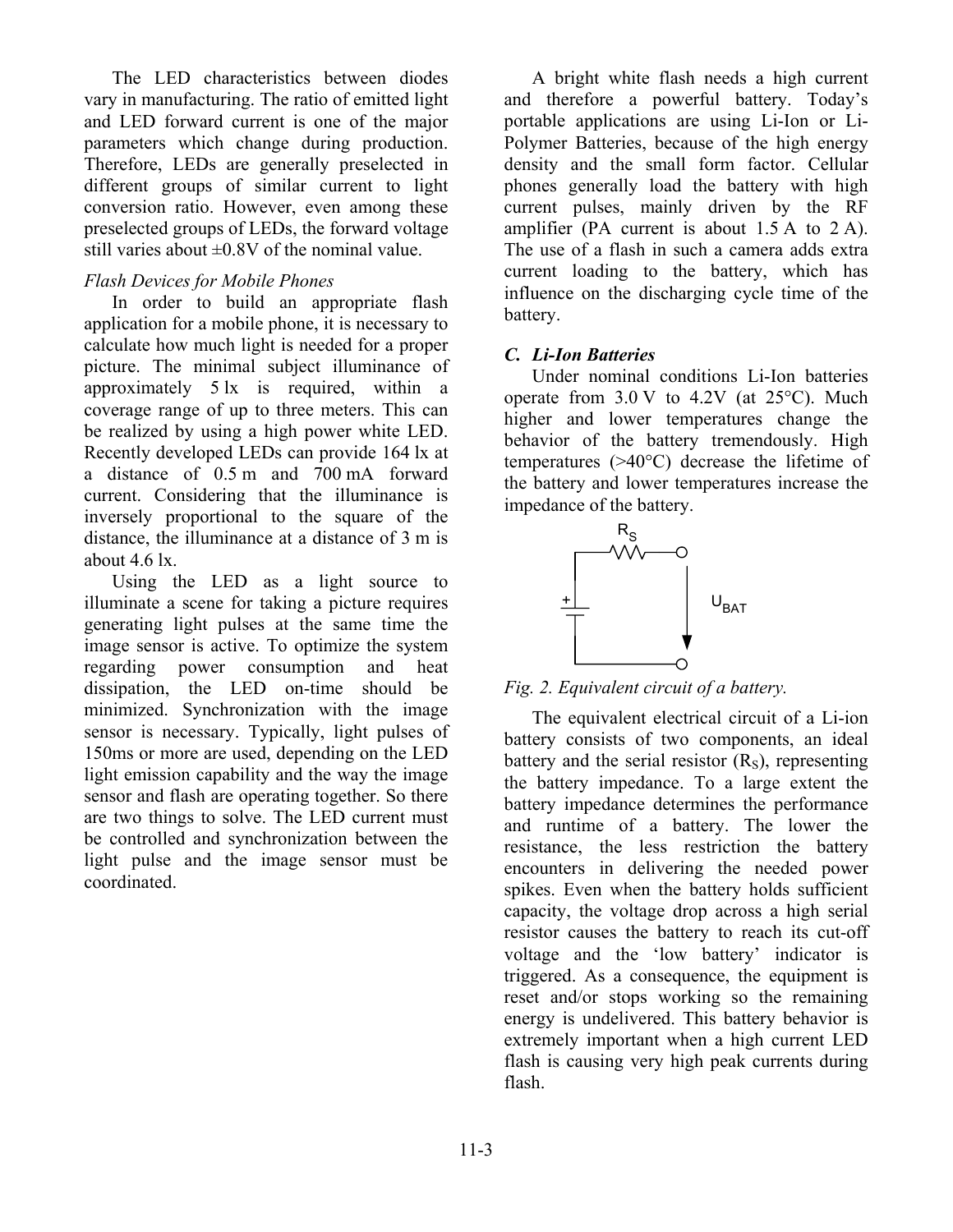The typical serial resistance of a new Li-Ion battery varies from  $100 \text{ m}\Omega$  to  $400 \text{ m}\Omega$ (including contact resistance). This resistance almost doubles after 100 cycles. The battery impedance increase significantly at low state of discharge, or at the end of discharge. It can increase 2-3 times compared with fully charged battery. The additional voltage drop over the serial resistor with an 800 mA current caused by the flash is about 250 mV. This should be taken into account when calculating the cut-off voltage for a cellular phone or PDA. Cellular phones are especially sensitive for high current pulses. Under normal conditions a cellular phone must handle a pulsed current of about 2.5 A which is a very heavy loading for the battery. Because of this, it is extremely important to have a high efficiency converter when high current LED flashes are used.

## **III. WHY USE A BUCK BOOST CONVERTER**

The voltage supplied by typical Li-Ion batteries ranges from about 3 V when discharged up to 4.2 V when fully charged. However, the required forward voltage of a Flash LED can range from 3.2 V to 4.8 V under nominal conditions. During operation this range can extend in both directions. Assuming a minimum Junction Temperature of -40°C and a maximum of +120°C during operation, the required forward voltage ranges from 2.8 V to 5.1 V. Fig. 3. illustrates that the battery voltage does not completely cover the required LED voltage range.

To address these requirements, a regulator must be chosen that is able to cover both, buck and boost conversion.

Since LEDs are current driven devices and their light output is proportional to their forward current the regulating circuit must be a current source to drive the LED with a defined current.



*Fig 3. Battery Voltage vs. LED Forward Voltage* 

## *A. TPS61058/9: The Heart of the Solution*

The TPS61058/9 devices are fixed frequency, synchronous boost DC/DC converters with an integrated down conversion mode (see Appendix). The devices are optimized for driving high power single cell white LEDs up to 800 mA LED forward current from a 2.7-V to 5.5-V input. External resistors program the LED current to different levels (e.g. torch, flash). The boost converter is based on a 650-kHz fixed frequency, pulse-widthmodulation (PWM) controller with integrated power MOSFETs to obtain maximum efficiency. The maximum peak current in the boost switch is limited to 1000 mA (TPS61058) and 1500 mA (TPS61059).

To maximize battery life, the load is completely disconnected in the shutdown mode and the current consumption is reduced to less than 1 µA. Fig. 4. shows a standard circuit, using two current settings for torch- and flash mode.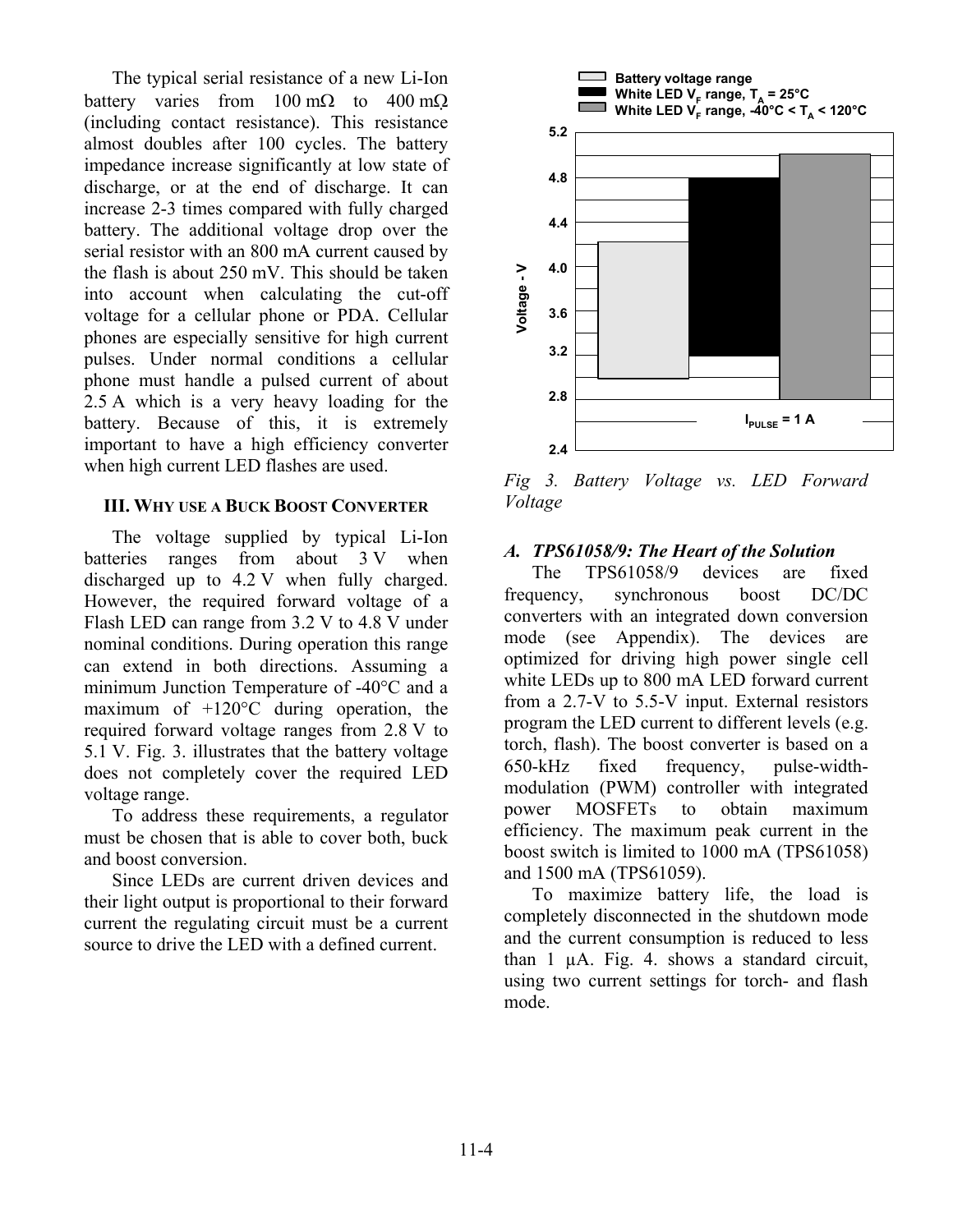

*Fig. 4. Typical schematic for a two light mode application* 

The TPS6105x fulfills both attributes to be used as a flash driver. Fig 4. shows a typical schematic for using the LED in two current modes. In low current mode, when the enable pin and nFLASH is set to HIGH, it can be used as a torch or movie light. In a high current mode, nFLASH is LOW, it drives the LED for flash illuminationOne critical aspect of boost converters is the start-up phase. Since the load is permanently connected to the output, the converter must have a higher start-up current capability than the LED startup current.

## *B. Secure Start-Up Due to Controlled Pre-Charge*

To avoid high inrush current during the start-up, special care is taken to control the inductor current in this phase. When the device is first enabled, the output capacitor is charged with a constant pre-charge current of 115 mA until either the output voltage is 0.1-V below the input voltage or the voltage at the feedback pin is 500 mV. The synchronous switch acts as a constant current source during the pre-charge phase. This also limits the output current under short circuit conditions at the output. The fixed pre-charge current during the start-up allows the device to charge the output capacitor without having a high current through the load.

Resistors R4 and R5 set the LED's startup current to 90 mA which ensures that the LED startup current is lower than the IC's pre-charge current. When the device has finished start-up and is ready for high current operation, the device connects IOK output to ground, starts switching and regulates the LED current to the desired value (e.g. torch or flash current level).

The accurate calculation of all external components is very important to get a stable working application within the wanted parameters.



*Fig. 5. Typical Startup of the TPS61058*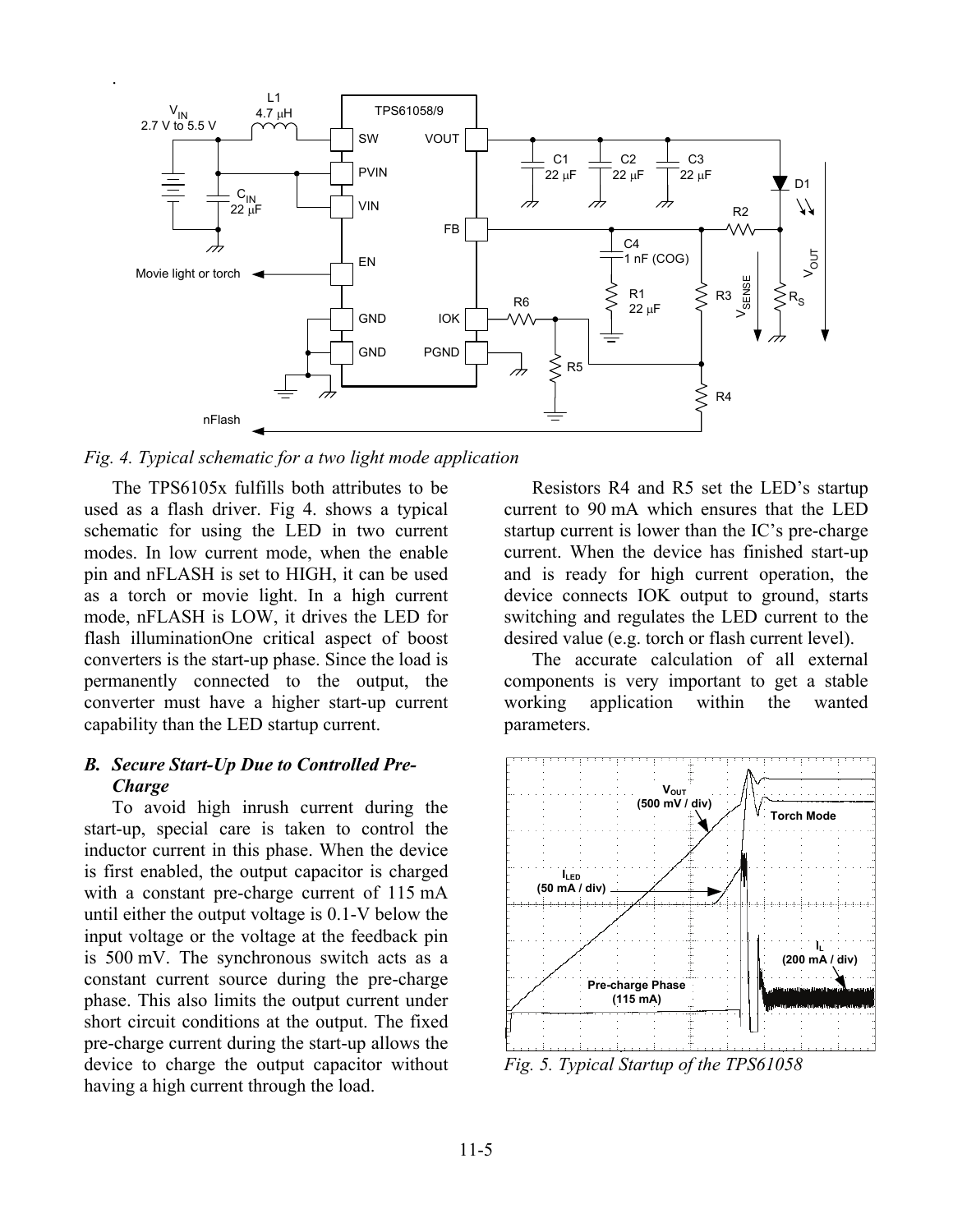## **III. CALCULATING THE EXTERNAL RESISTOR NETWORK**

## A. Sense Resistor, R<sub>S</sub>

The voltage across the sense resistor should be set to 0.75 V at maximum LED current.

$$
R_s = \frac{V_{\text{SENSE}}}{I_{\text{LED}}}
$$
\n<sup>(1)</sup>

Check the power rating of the sense resistor  $(P_D = R_S \bullet I_{LED}^2)$ .

## *B. LED Current Setting*

Fig 6. shows an equivalent circuit for the feedback network. The regulation loop uses an external control voltage (nFLASH) to set the LED current. With the help of this voltage, the feedback bias current  $(I_{\text{BIAS}})$  can be adjusted to control the LED current without changing any external components.



*Fig 6. Feedback network equivalent circuit.* 

In practical applications, nFLASH can either be:

- A constant bias voltage (1.8 V for example) which in combination with IOK can be used to switch between two LED currents (off, flash).
- A logic signal generated by the imaging processor. This configuration permits three different LED currents: off, movie-light  $(nFLASH = High)$  and flash  $(nFLASH =$ Low).

The circuit operation can be split into different phases:

## *1. Pre-Charge Phase (IOK = Hi-Z)*

During this phase IOK is kept highimpedance. For proper startup the external loop components must be chosen so that the regulation loop can settle for a maximum LED current of less than 80 mA. This is achieved by increasing the bias voltage  $(V_X)$  of the feedback network.

$$
I_{LED} = \frac{0.5 - (R2 \bullet I_{BIAS})}{Rs}
$$
 (2)

$$
I_{BIAS} \approx \frac{R5}{R3 \bullet (R4 + R5)} nFLASH - \frac{0.5}{R3},\tag{3}
$$

assuming R4||R5 is small compared to R3.

*2. High-Current Operation (IOK = GND)*  After the pre-charge phase, IOK is automatically pulled to ground. This modifies the feedback divider network changing the potential of the  $V_X$  node. As a consequence the LED current is adjusted accordingly.

$$
I_{LED} = \frac{0.5 - (R2 \bullet I_{BIAS2})}{Rs} \approx
$$
  

$$
\frac{1}{2 \bullet Rs} + \frac{R2}{2 \bullet R3 \bullet Rs} - \frac{R2}{R3 \bullet Rs} V_X
$$
(4)

$$
I_{BIAS2} \approx \frac{R5^{\prime}}{R3 \bullet (R4 + R5^{\prime})} nFLASH - \frac{0.5}{R3},\qquad(5)
$$

with 
$$
RS' = \frac{R5 \bullet R6}{R5 + R6}
$$

For operation at maximum LED current (flash mode), nFLASH needs to be set to ground level.

$$
I_{LED(FLASH)} \approx \frac{R2 + R3}{2 \cdot R3 \cdot Rs} \tag{6}
$$

assuming R4||R5||R6 is small compared to R3.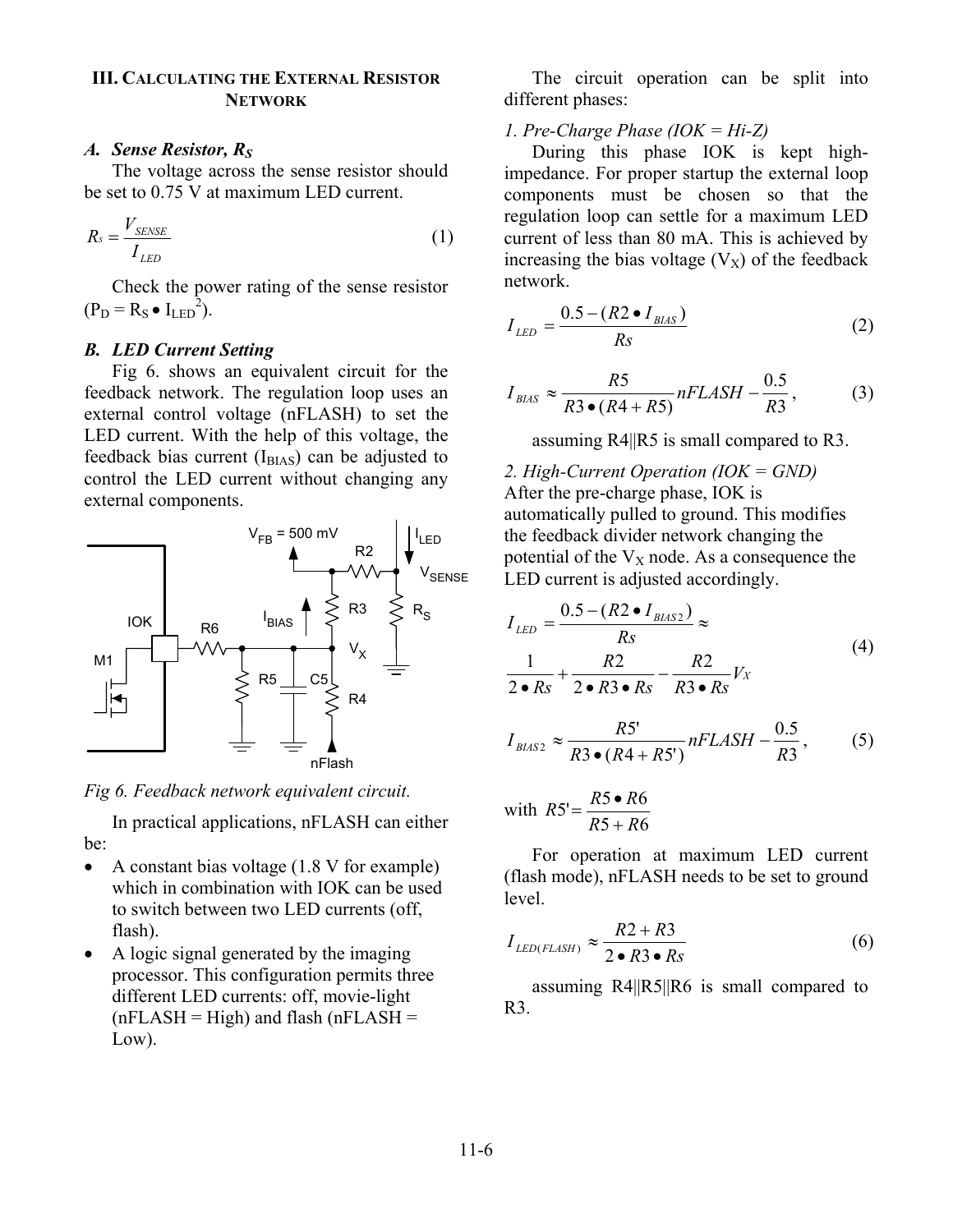For operation at other LED currents (movielight or pre-charge), nFLASH applies a positive bias voltage (1.8 V for example) to the feedback divider network. The following equations show the relationship between LED current and bias voltage  $V_{X}$ .

$$
V_X \approx \frac{1}{2} + \frac{R3}{2 \cdot R2} - I_{LED(MOVIE-LIGHT,PRE-CHARGE)} \frac{R3 \cdot Rs}{R2}
$$
\n(7)

$$
V_X \approx \frac{RS'}{R4 + R5'} nFLASH
$$
, with  $R5' = \frac{R5 \cdot R6}{R5 + R6}$  (8)

For stable operation, R3 must be set in the range of 50 kΩ to 150 kΩ and R5 in the range of 3.3 kΩ to 10 kΩ. Best performance is obtained with a pre-charge current of 45 mA (typ)...

The following example is used to explain the procedure to size the external components for a given set of requirements:

- Movie-light mode:  $I_{LED} = 150$  mA.
- Flash mode:  $I_{LED} = 500$  mA.
- LED forward voltage:  $V_{F (MAX)} = 4.5V (\hat{\omega})$ 500 mA.
- nFLASH signal is 1.8-V logic compliant (0 V and 1.8 V  $\pm$  5%).
- •

*Step 1 – Current sense resistor calculation – RS*

$$
R_s = \frac{V_{SENSE}}{I_{LED}} = \frac{0.75}{0.5} = 1.5 \,\Omega
$$
\n(9)

 $V_{OUT(MAX)} = V_{F(MAX)} + V_{SENSE}$  $= 4.5 + 0.75 = 5.25V$ 

*Step 2 – Feedback divider resistor calculation – R2, R3* 

$$
I_{LED(FLASH)} \approx \frac{R2 + R3}{2 \cdot R3 \cdot Rs} \tag{10}
$$

 $R3 = 100 \text{ k}\Omega$  (recommended value)  $R2 = 51 \text{ k}\Omega$  (calculated)

*Step 3 – Bias resistor network calculation – R4, R5, R6* 

$$
V_{X} \approx \frac{1}{2} + \frac{R3}{2 \cdot R2} - I_{LED} \frac{R3 \cdot Rs}{R2}
$$
 (11)

 $V_X = 1.05$  V @  $I_{LED} = 150$  mA (movie-light)

 $V_X$  = 1.35 V (a)  $I_{LED}$  = 45 mA (pre-load)

During the pre-charge phase, IOK is high impedance.

$$
V_X \approx \frac{R5}{R4 + R5} nFLASH \tag{12}
$$

$$
\frac{R5}{R4 + R5} = 0.75\tag{13}
$$

 $R5 = 6.2 \text{ k}\Omega$  (Set between 3.3 k $\Omega$  and 10 k $\Omega$ )  $R4 = 2.0 \text{ k}\Omega$  (calculated In movie-light mode, IOK is grounded.

*nFLASH R R*  $V_X \approx \frac{R}{R}$  $4 + R5'$  $\approx \frac{RS'}{R4 + RS'} nFLASH$  (13)

$$
\frac{R5'}{R4 + R5'} = 0.58\,,\tag{14}
$$

$$
RS' = 1.57 \bullet R4, \quad RS' = \frac{RS \bullet R6}{RS + R6} \tag{15}
$$

 $R6 = 5.1 \text{ k}\Omega$  (calculated)

To make life easier, there is a calculation spread sheet available, which calculates all resistor values. This spread sheet allows the user to change the values for  $V_{\text{SENSE}}$  and the precharge current in order to fit all possible setups. The spread sheet can be found in the product folder on TI web.

Typical boost converter architectures need two main passive externals for storing the energy during conversion. These two components are an inductor and a storage capacitor at the output.

#### *C. Inductor Selection*

To select the boost inductor, keep the possible peak inductor current below the current limit threshold of the power switch in the chosen configuration. For example, the current limit threshold of the TPS61059 switch is 1700 mA at an output voltage of 5 V. The highest peak current through the inductor and the switch depends on the output load, the input voltage and the output voltage. Estimate the maximum average inductor current using the following equations.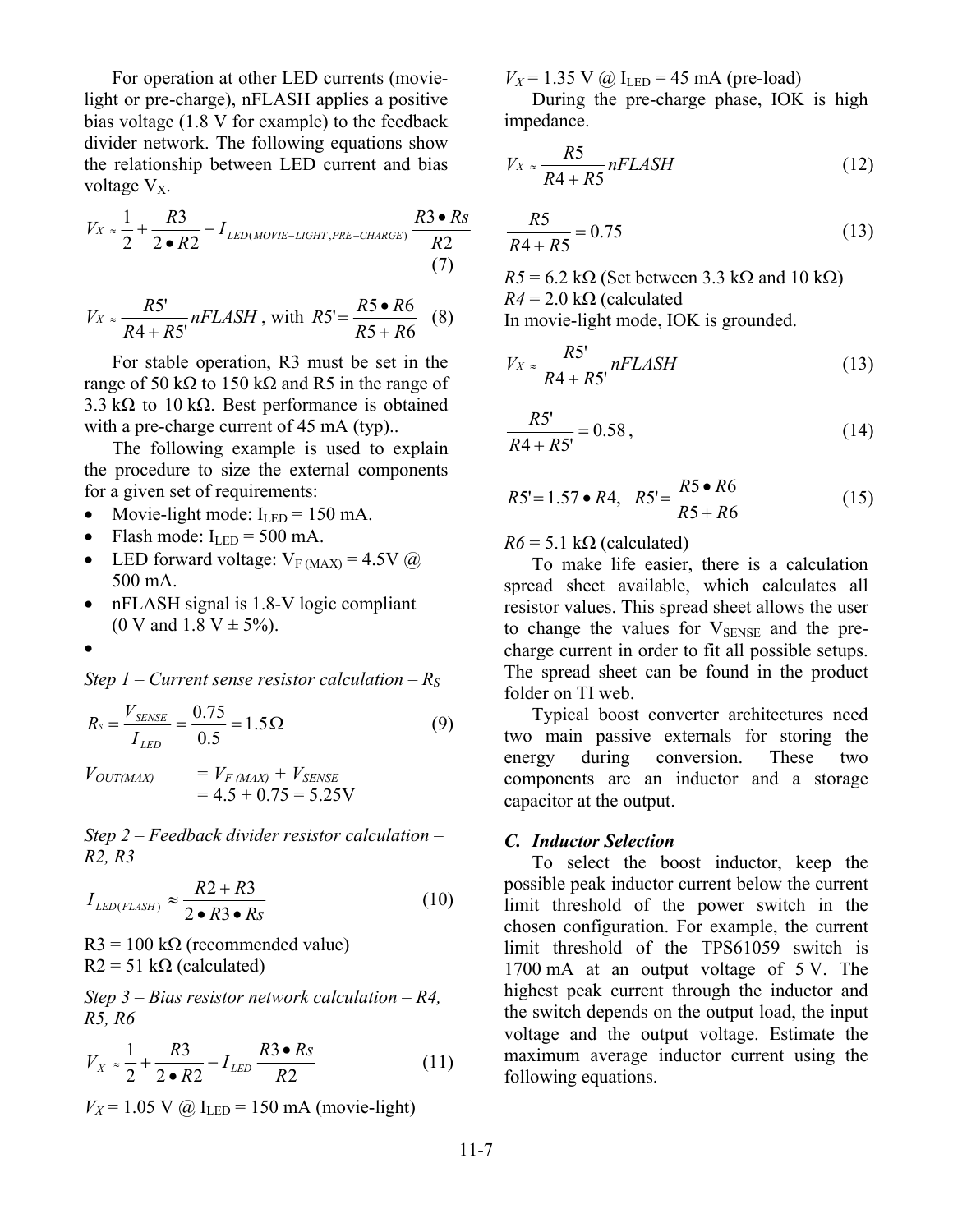$$
I_L = I_{OUT} \bullet \frac{V_{OUT}}{V_{IN} \bullet 0.8}
$$
 (16)

$$
V_{OUT} = V_{F(LED)} + R_S \bullet I_{LED}
$$
 (17)

The second parameter for choosing the inductor is the desired current ripple in the inductor. In order to optimize the solution size, an inductor current ripple as high as 40% of the average inductor current can be tolerated. The inductor current ripple is always a tradeoff between system performance and other aspects, like solution size or cost. The current ripple also influences the over all radiated noise of the system. A smaller ripple reduces the magnetic hysteresis losses in the inductor, as well as output voltage ripple and EMI. With those parameters, the value for the inductor can be calculated by using equation (18):

$$
L = \frac{V_{IN} \bullet (V_{OUT} - V_{IN})}{\Delta I_L \bullet f_{Switch} \bullet V_{OUT}} \tag{18}
$$

Parameter *f<sub>Switch</sub>* is the switching frequency and  $\Delta I_L$  is the ripple current in the inductor, i.e., 40% of *IL*. The load transients and losses in the circuit can lead to higher currents as estimated in equation (19). Also, the losses in the inductor caused by magnetic hysteresis losses and copper losses are a major parameter for total circuit efficiency and described in the following chapter.

#### *D. Capacitor Selection*

#### *Input Capacitor*

For good input voltage filtering low ESR ceramic capacitors are strictly required. At least a 10-μF ceramic capacitor is recommended to improve the transient behavior of the regulator and EMI behavior of the total power supply circuit. The input capacitor must be placed as close as possible to the input pin of the converter.

#### *Output Capacitor*

The major parameter that defines the output capacitor is the maximum allowed output voltage ripple  $(\Delta V)$  of the converter. This ripple is determined by two parameters of the capacitor, the capacitance and the ESR. It is

possible to calculate the minimum effective capacitance needed for the defined ripple, supposing that the ESR is zero, by using Equation (19).

$$
C_{MIN} = \frac{I_{OUT} \bullet (V_{OUT} - V_{IN})}{\Delta V \bullet f_{Switch} \bullet V_{OUT}} \tag{19}
$$

To get the total output ripple, an additional component of ripple must be taken into account. This component is generated by the equivalent series resistance (ESR) of the capacitor and can be calculated in Equation (20).

$$
\Delta V_{ESR} = I_{OUT} \bullet R_{ESR} \tag{20}
$$

The total ripple voltage is the sum of the ripple caused by charging/discharging the capacitance and the ripple voltage caused by the ripple current flowing through the ESR of the capacitor. Additional ripple is caused by load transients. This means that the output capacitor must completely supply the load during the charging phase of the inductor. A reasonable value of the output capacitance depends on the speed of the load transients and the load current during the load change. For the high current white LED application, a minimum of 20 μF effective output capacitance is usually required when operating with 4.7-μH (typ.) inductors. For solution size reasons, this is usually one or more X5R/X7R ceramic capacitors.

#### *Example*

- Output current  $= 500$  mA
- Output voltage  $= 4.5$  V
- Switching frequency  $= 650$  kHz
- Minimum input voltage  $= 3.3$  V
- Inductor input ripple current  $= 40\%$  of input current maximum
- Output ripple =15 mV (This value is depending on the application needs)
- ESR = 10 m $\Omega$  (This value depends on the type of capacitor)

$$
I_L = 0.5A \bullet \frac{4.5V}{3.3V \bullet 0.8}
$$
 (21)

$$
\Rightarrow I_L = 0.85 \text{A} \Rightarrow \Delta I_L = 0.34 \text{A}
$$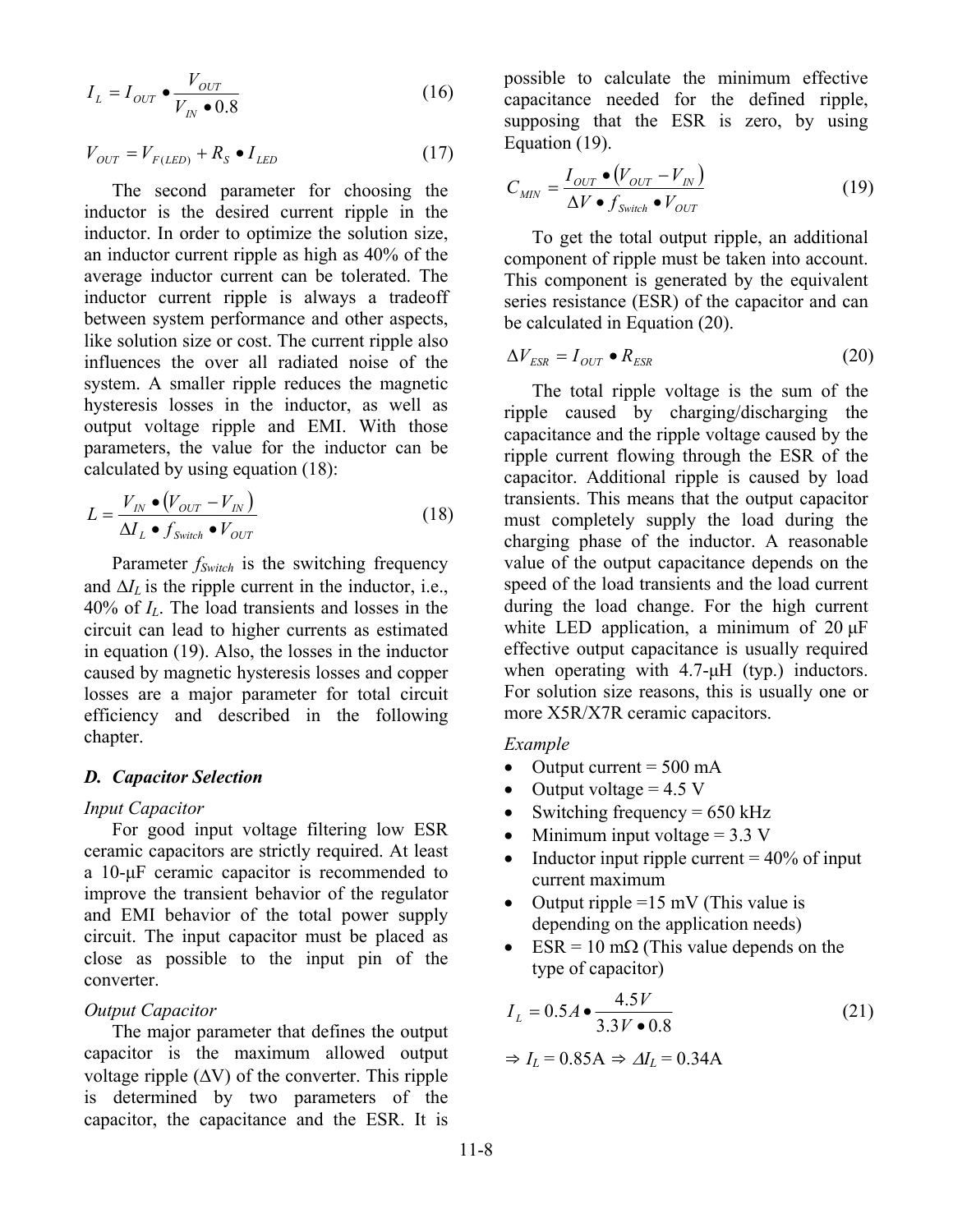$$
L = \frac{3.3V \cdot (4.5 - 3.3)}{0.34 A \cdot 650 kHz \cdot 4.5V} \Rightarrow L = 4.0 \text{ }\mu\text{H} \text{ (22)}
$$

$$
\Delta V_{ESR} = 0.5A \bullet 0.01\Omega \Rightarrow \Delta V_{ESR} = 5 \text{ mV} \tag{23}
$$

$$
\Delta V = \Delta V_{total} - \Delta V_{ESR} \Rightarrow \Delta V = 10 \text{ mV} \tag{24}
$$

$$
C_{MIN} = \frac{0.5 A \bullet (4.5V - 3.3V)}{0.01V \bullet 650 kHz \bullet 4.5V}
$$
 (25)

 $\Rightarrow$   $C_{MIN}$  = 20.5  $\mu$ F

The total output ripple is the addition of the estimated output ripple Δ*V*, which was used for the  $C_{MIN}$  calculation and the voltage drop  $\Delta V_{ESR}$ over the output capacitor.

Total output ripple  $= 15$  mV

The output voltage, under nominal temperature conditions, can vary from 3.75 V up to 5.15 V because of the forward voltage range of the LED. This has influence on the inductor as well as on the capacitor calculation. For this reason the chosen values of the inductor is 4.7 µH.

The choice of output capacitor must take into account the DC bias effects (see appendix) regarding the effective capacitance of ceramic capacitors (X5R/X7R) which decrease the capacitance drastically. This decrease can be more than 50% of the nominal capacitance. In

addition to that there is also an aging effect, which reduces the capacitance over time.

There are three choices to reduce this DC bias effect:

- A capacitor with a higher rated voltage (>50%) than the output voltage of the regulator
- A capacitor with a bigger physical dimension. Larger physical size reduces the DC bias effect.
- Additional capacitors (1 or 2) of the same size and value in parallel.

Any of these choices increase circuit performance. The final decision must take the entire system into account. To keep the form factor small and the height as low as possible, the author chose three capacitors in parallel. Parallel capacitors also reduce the ESR of the overall output capacitance and therefore decrease the output ripple. In Fig. 7 the simulated output voltage of a boost converter using different capacitors can be seen. The upper graph shows a ceramic capacitor of 22 µF with a very low ESR of 5 m $\Omega$ . The curve below shows the graph of a capacitor with an ESR of 50 mΩ.



*Fig. 7. ESR at different capacitance levels.*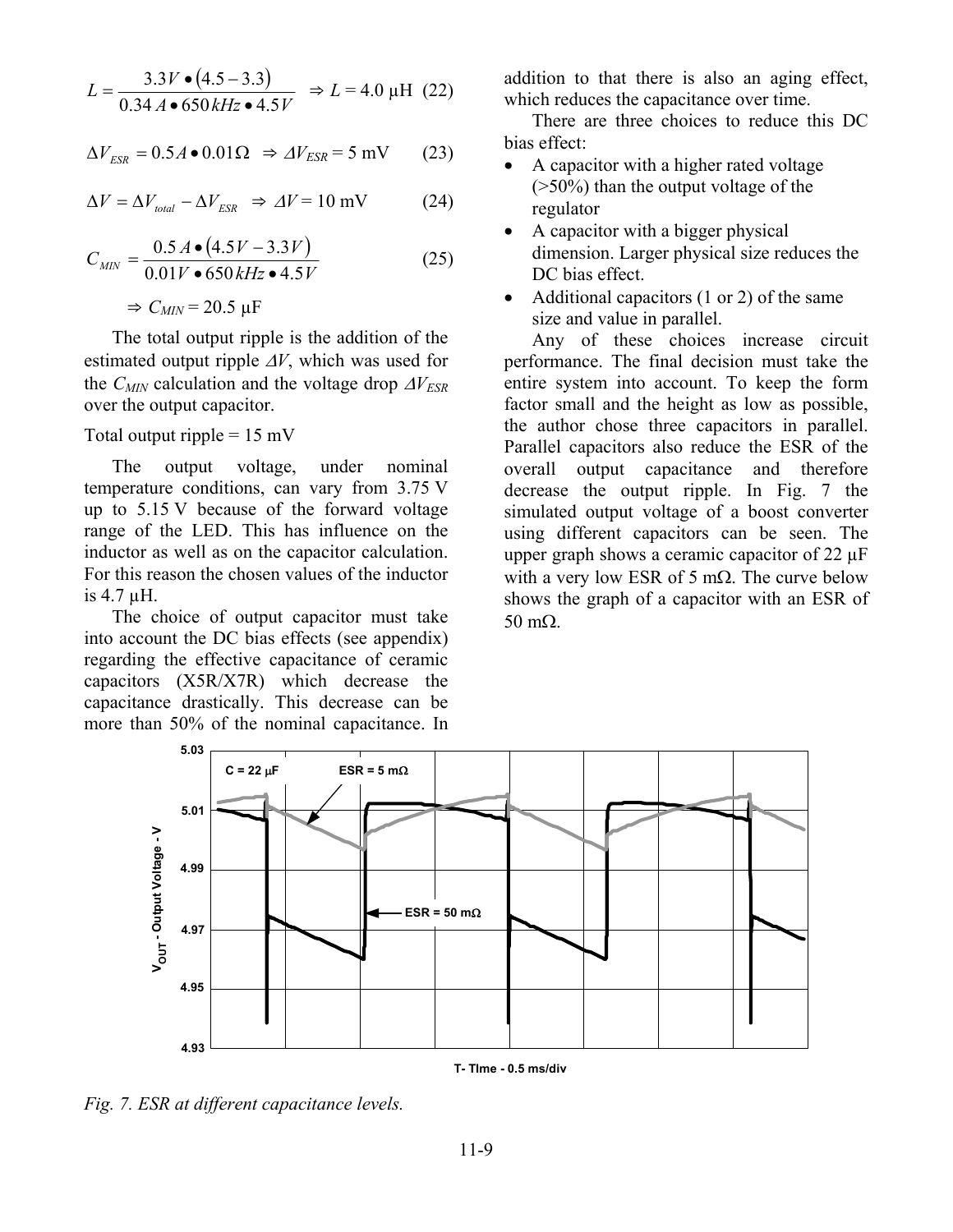

*Fig. 8. Signal behavior when flash is activated.* 

#### *E. Measurements*

It is important that the flash can be synchronized with the image sensor therefore a short settling time for the output current and as well the output voltage is necessary. Fig. 8 shows the behavior of the TPS61058 regarding its control signals. The magnified view shows that the current through the LED has settled after less than 250 µs. Assuming that the typical exposure time is about 1/60s, the turn-on time is only 1.5% of the total flash time and therefore it is negligible.

The efficiency of a circuit like the introduced white LED flash is important for its use in mobile equipment. Higher the efficiency generates lower battery loading longer standby times.

The efficiency of the circuit is shown in Fig. 8. In the example shown here, the efficiency is mainly influenced by the current through the LED and especially through the sense resistor. Since the power dissipated in the sense resistor is rising with the current through the LED, the efficiency drops with higher currents. For example, when the LED is used as flash the power over the sense resistor is about 17.6% of the LED power, in torch mode it is only 5.9%.

After selection of all components, the PCB layout comes into focus. A well done layout is important especially in a cellular phone where the interference with other circuits must be minimized. Strong specifications compel mobile phone manufactures to keep the emission of unwanted electromagnetic radiation as small as possible. This radiation is known as electromagnetic interference (EMI) or as radio frequency interference (RFI).



*Fig. 9. Efficiency plot for flash and torch mode.*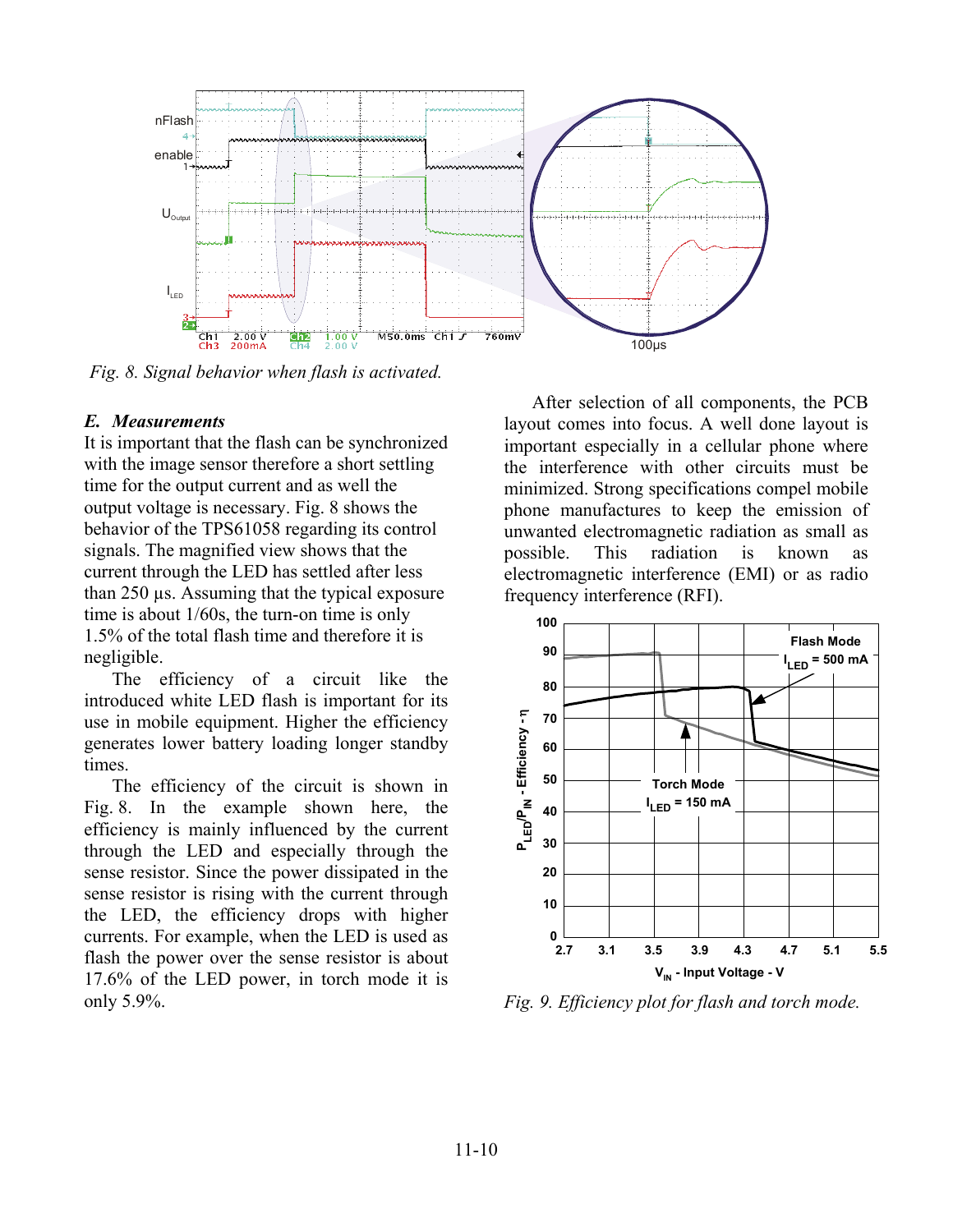#### **V. LAYOUT MADE EASY**

To design a good power supply layout a different set of guidelines must be considered in comparison of those most digital and analog designs would use.

Experienced power-supply designers first consider the power-generating portions of the layout because these are mostly the source of noise and interference. Second, they consider sensitive nodes in the layout that are susceptible to interference.

An efficient power supply layout limits EMI and RFI by having small high-current loops, proper grounding of the control stage and well sized traces to handle peak currents. Small current loops achieve two things: They generate less radiation, and they produce less magnetic coupling between adjacent circuitry.

#### *A. Power Stage: The First Place to Look*

This portion of the layout features the highest circulating currents and is therefore one of the main sources of EMI. The primary guideline in power supply layout is to keep the loops in the power stage as short as possible.

In a boost power stage, the input current flows through the input capacitor, the inductor, and the power switch (see Fig. 10). In the second cycle, the accumulated energy in the inductor flows through the rectifier before splitting between the output capacitor and the LED. By placing the input capacitor, the inductor, the power IC and the output capacitors as close together as possible, the loop areas of these current flows are kept to a minimum and the circuit produces less EMI.

#### *B. Feedback Network: A Noise Sensitive Node*

The feedback network is high impedance and therefore very sensitive to pickup noise. Strategically placed ground connections can be critical to the performance of this stage. Any voltage difference between the grounds at the feedback network and the IC ground results in an error in the output voltage.

The feedback path from the low-impedance output through the sense resistor is not as critical as the path from the sense resistor to the high-impedance feedback (FB) input. The path from the sense resistor to the error amp should be as short as possible and routed away from any switching traces to reduce noise pickup.



*Fig. 10. Current path in the power stage.*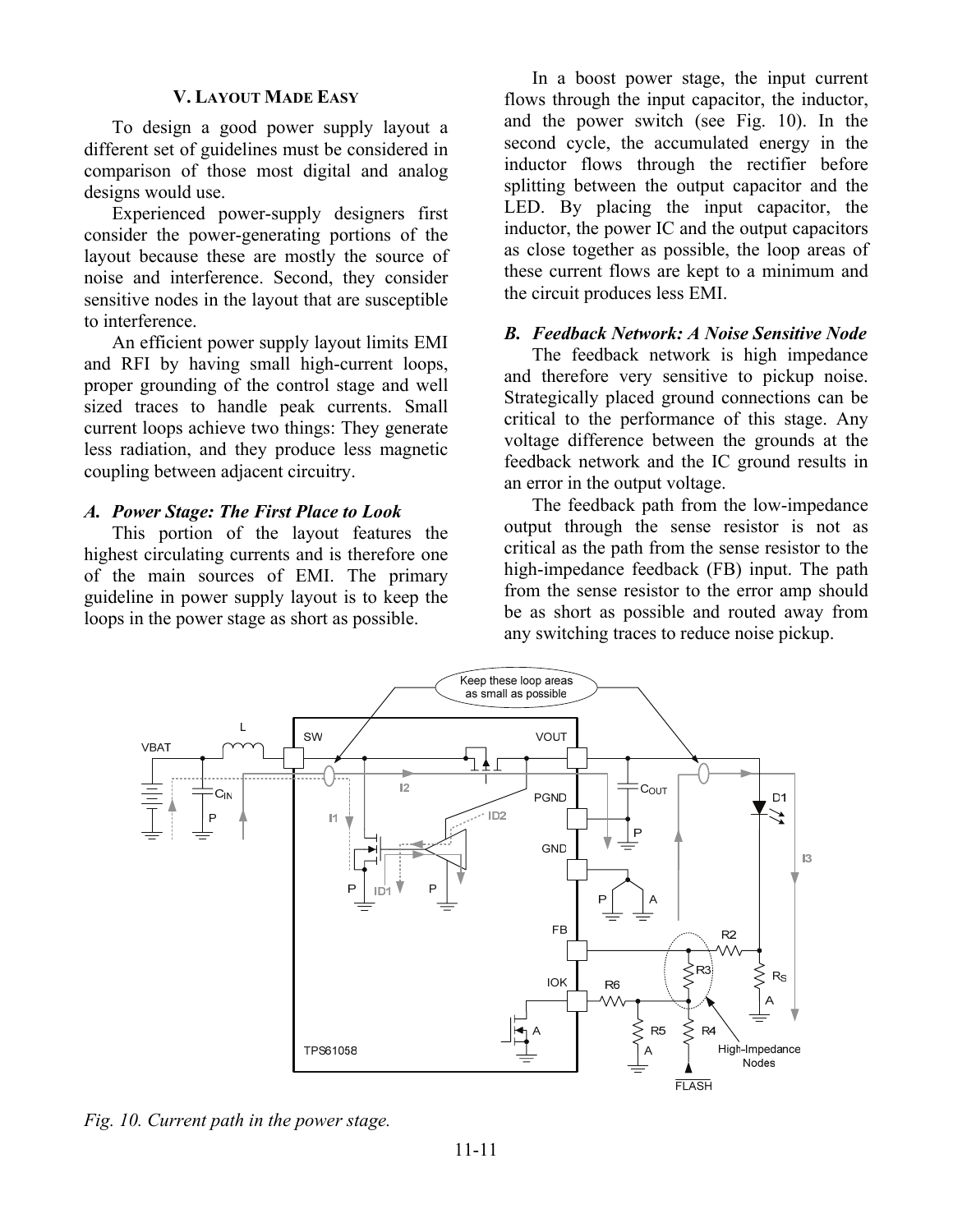

*Fig. 11. Suggested layout (top side)* 



*Fig. 12. Suggested layout (bottom side)* 

Designers should ground the converter's power stage to its output ground (PGND) and the feedback network including the sense resistor should be referenced to the converter signal ground (GND). Connect these ground nodes together in a star configuration at any place close the GND pin of the IC. Ideally this should be done close to pin 5 and the copper region underneath the IC PowerPAD™ can be used insure a low-impedance interconnection between GND and PGND (see Fig. 11)

# **VI. CONCLUSION**

The introduced circuit has shown that it is possible to build flash solution for handheld equipment with a reasonable form factor and efficiency thus avoiding excessive battery loading preventing from unwanted system reset. The TPS61058/9 provides the flexibility to generate multiple flash modes required for camera flash application. By following the layout rules, EMI, noise and interference with the adjacent circuitry can be avoided.

## **VII. REFERENCES**

- [1] Texas Instruments, TPS61058/9 Datasheet (SLVS572)
- [2] Bill Johns, Application Note (SLVA199) *TPS6102x Boost Converter Down Conversion Mode*, Texas Instruments
- [3] Monika Rose, Article: LEDs for Strobe Lights, Osram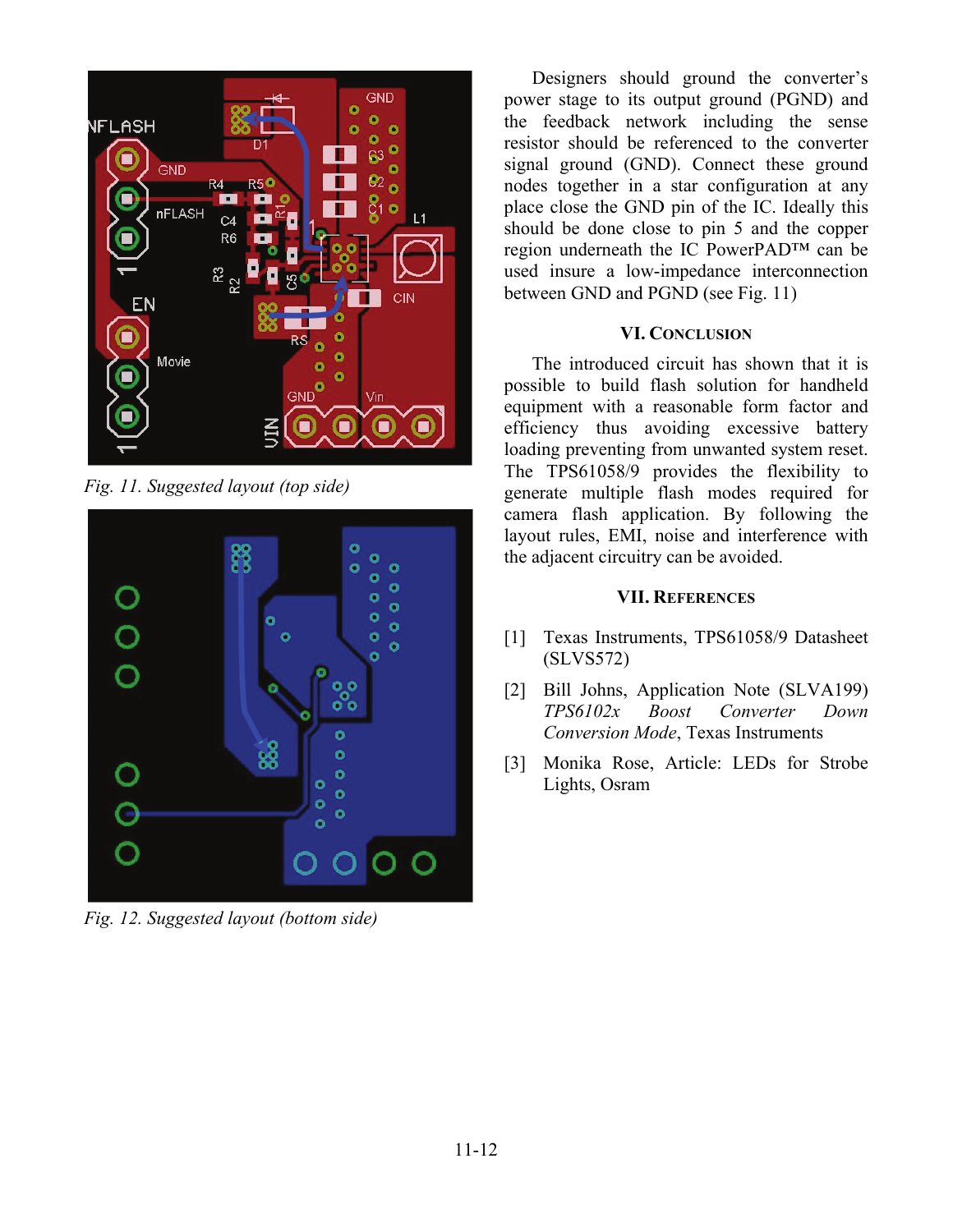**I. DOWN CONVERSION MODE**



*Fig. 13. Boost converter with Down Mode block diagram.* 

Down conversion mode is a combination of a boost converter and LDO regulator. When input voltage exceeds output voltage, the converter enters the down conversion mode. The synchronous rectification PMOS is reconfigured to act as a pass transistor similar to a LDO (see Fig. 13). The boost converter continues to switch and increase input voltage.

The PMOS gate is connected to  $V_{IN}$  which prevents the device from turning on when the NMOS transistor is on. In this configuration, the gate voltage is fixed at  $V_{\text{IN}}$  and the source voltage is adjusted to control conduction of the PMOS transistor by the boost converter.

The boost portion of the converter formed by the inductor and NMOS transistor continues to operate in the boost mode, increasing voltage at the PMOS transistor source (see Fig. 14). Voltage gate to source is increased only enough to place the PMOS transistor into a linear region to act as a pass transistor. This threshold voltage,  $V_T$  is about 1 V and increases as a function of output current, approximately 1 mV per 1 mA. In this configuration, the boost converter acts as a control element increasing inductor voltage, which in turn sets conduction of the PMOS transistor.

During NMOS transistor on-time (time D), the PMOS transistor is off and load current is supplied by the output capacitor, the same as occurs in boost mode. When the NMOS transistor is off (time 1-D), inductor voltage increases the PMOS transistor gate-to-source voltage to  $V_T$ , and it begins to conduct. Voltage drop across the PMOS transistor during this time is  $(V_{IN} + V_T)$ .



Down Mode Confiiguration







*Fig. 13. Simplified Down Mode block diagrams.* 

For more information please review the application note *A Step-Down Conversion Concept for a PWM-Mode Boost Converter* written by C. Schimpfle and F. Kirchner from Texas Instruments (SLVA144).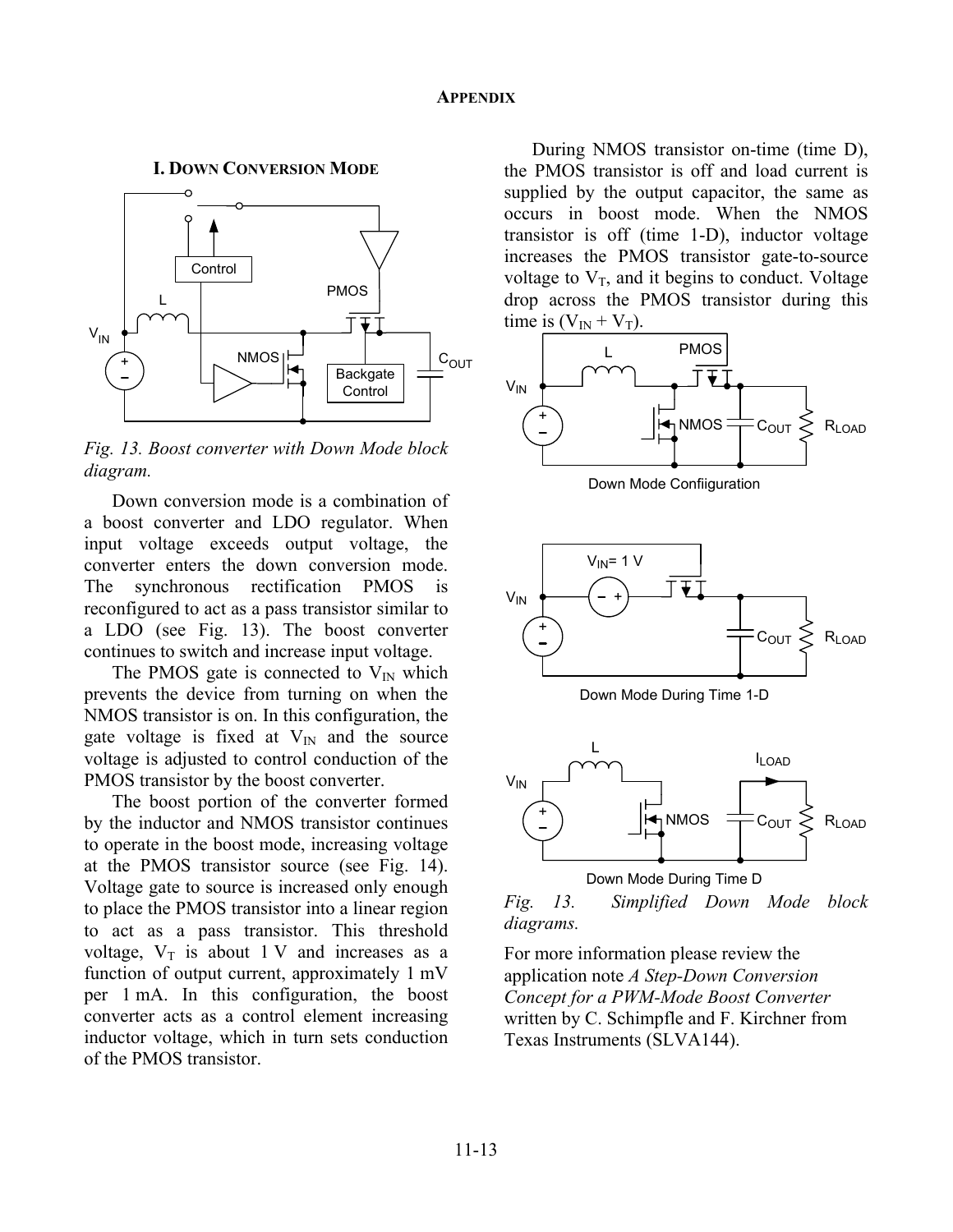# *A. Effective Capacitance of Class 2 Capacitors*

There are two different kinds of ceramic capacitors, separated into class 1 (COG) and class 2 (X7R, X5R and Y5V). The main different between these two classes is the material and therefore the range of capacitance which is feasible. The capacitance available in class 1 ranges from picoFarads (pF) up to tens of nanoFarads (nF), which is quite not enough for applications we describe here. Only class 2 capacitors cover the range of capacitance that is needed for such circuits and therefore we must live with the limitations of these capacitors.

## **TABLE 2. CLASS II CAPACITOR DEFINITION.**



| I emperature (°C) |               |               |  |
|-------------------|---------------|---------------|--|
| Low               | High          | Tolerance (%) |  |
| $X: -55$          | 5:85          | $R: \pm 15$   |  |
| $Y: -30$          | 6:105         | $S: \pm 22$   |  |
| Z:10              | $7 \cdot 125$ | $U: +22/-56$  |  |
|                   | 8:155         | $V: +22/-82$  |  |

## *B. Effective Capacitance Due to DC Bias Effect*

Depending on the material, the form factor and the rated voltage versus the actual applied voltage of a capacitor, degradation on the effective capacitance can be observed. This loss of capacitance is related to the DC bias voltage applied. Some capacitor vendors are specifying this effect (see Fig. 15), but most of them are not. Therefore it is always recommended to check that in the circuit or in any other test setup a reliable and stable working power supply design is build.



*Fig.15: DC bias characteristics of a 22µF ceramic capacitor (X5R) with a rated voltage of 6.2V and a size of 2.0 mm x 1.25 mm.* 

A simple way to measure the effective output capacitance of a boost converter is to look at the output voltage ripple during the discharge phase of the output capacitor. This occurs when the main switch is turned on and the input current is charging the inductor. During the on time of the main switch the capacitor is discharging into the load and no other current is flowing. So the following equation can be used to determine the real value of the capacitor:

$$
C = \frac{I \bullet \Delta t}{\Delta V} \tag{26}
$$

Fig. 16. shows the output voltage ripple of a boost converter with three 22-µF capacitors at the output. The rated voltage of these capacitors is quoted with 6.2 V. The output voltage is 4 V. According to Fig. 17, the effective capacitance should be less than 60% of the real value.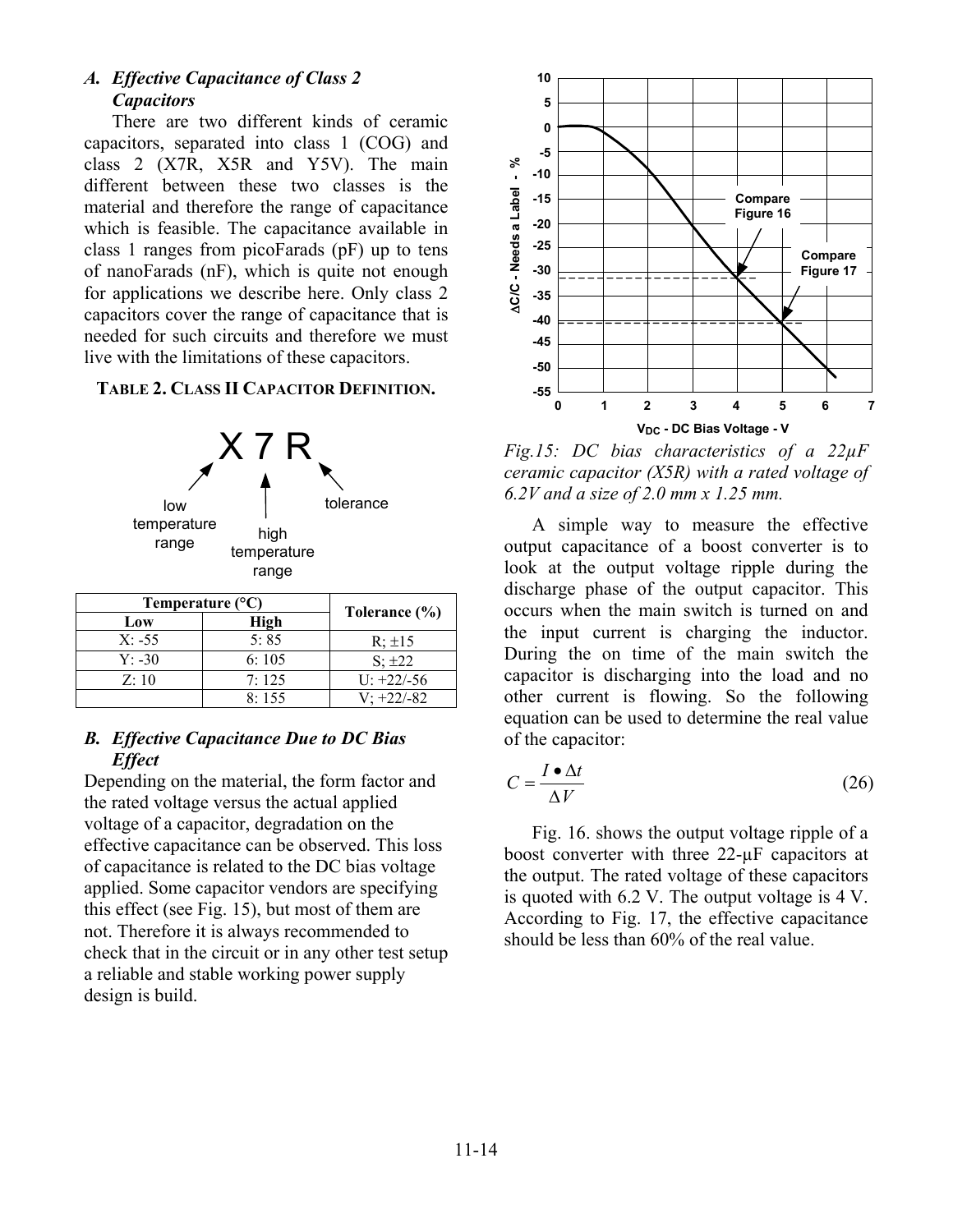

*Fig. 16. Boost converter output voltage.* 

The calculation of the effective capacitance using the values measured with the scope is as follows:

$$
C = \frac{252ns \cdot 488mA}{2.60mV} = 47.3 \,\mu\text{F} \tag{27}
$$

Fig. 17. shows output from the same circuit but with a higher output voltage. The output capacitors have not changed, only the margin between rated voltage and output voltage has decreased.



*Fig. 17. Boost converter output voltage.* 

With the parameters taken from the oscilloscopes screen shot, the real value of the effective capacitance is calculated to be 32.4 μF. According to its datasheet, the capacitors should have an initial accuracy of  $\pm 20\%$ . But obviously an error of almost 50% is observed here.

## **TABLE 3: COMPARISON OF DATA SHEET VALUES AND MEASURED VALUES.**

| <b>Datasheet</b>      |  |                     | <b>Measured for DC</b> |     |
|-----------------------|--|---------------------|------------------------|-----|
| Capacitance $(\mu F)$ |  | <b>Bias Voltage</b> |                        |     |
| Min                   |  | Max                 |                        | 5 V |
| 17 6                  |  | 26 4                | 15.8                   |     |

The measurement results show a fairly high change in capacitor value versus applied DC voltage. Therefore it is important to select a capacitor with a higher voltage rating than the nominal operation voltage to minimize the DC bias effect on capacitance value. This is especially important when using output capacitors smaller 1206 size.

In addition to the above described effect there are two other effects which you have to taken into account. There is degrading over time (aging) and temperature.